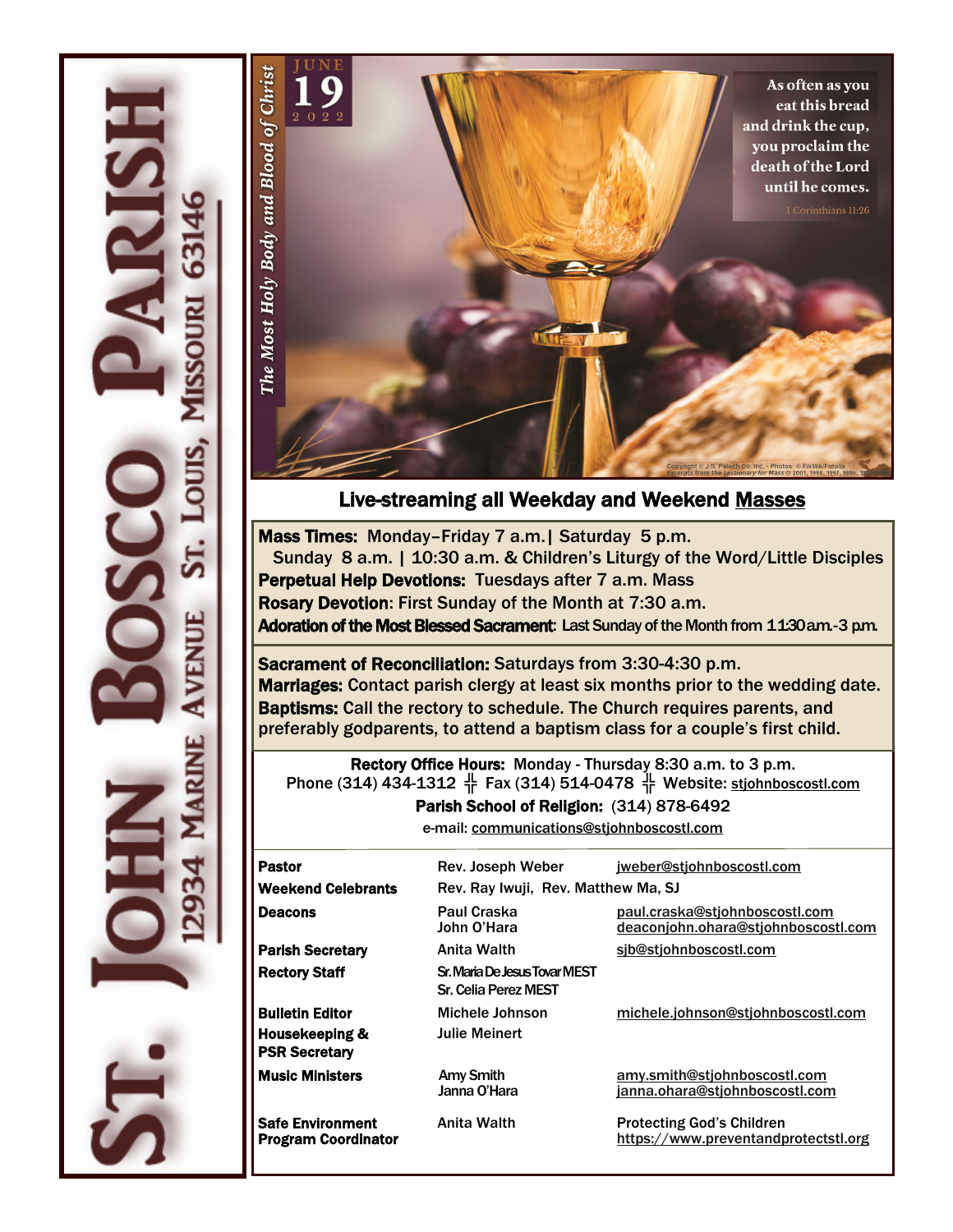## **PASTOR'S PAGE**

Dear Parishioners,

Today, June 18 -19, we observe the **Feast of Corpus Christi** … technically the "Solemnity of the Body and Blood of Christ." This feast was instituted during the  $13<sup>th</sup>$  century when there was a difficulty in society regarding the real presence of Jesus in the Holy Eucharist: Truly present, body and blood, soul and divinity, in the Sacred Host.

Our U.S. Catholic Bishops are implementing, beginning today, the **National Eucharistic Revival**. We will have more information about this as the year goes on, but it is an attempt by our bishops to inculcate in all of the Catholics in the United States the important teaching of Jesus being truly present in the Eucharist—He is not just a symbol. Accordingly, we will have a procession following the 10:30 a.m. Mass today with Benediction at three outside altars, weather permitting. After that we will have Adoration of the Blessed Sacrament, as we normally do on the last Sunday of each month, until 3 p.m. this afternoon. I realize it is Father's Day and many of you will be involved with your dads and grandfathers, but I hope that some of you will be able to come up and spend a few minutes in prayer before our Lord in the Blessed Sacrament. Benediction will be celebrated again at 3 p.m. today, Sunday, June 19. Please note that we will NOT have Exposition next Sunday, because we are having it today.

**Father's Day:** Thanks to ALL the fathers we honor today. We will be having a special blessing for you at all the Masses. May God bless you all. Thanks for ALL you do!

**Saint Anthony of Padua:** Last Monday, June 13, was the feast of Saint Anthony of Padua, the patron saint of finding "lost things." In one of the commentaries I looked at last Monday, the following prayer was presented as a means of presenting the Gospel, which was from the Sermon on the Mount, Matthew 5: 38-42. Saint Anthony wrote: *"Lord Jesus, bind me to You and to my neighbor with love. May my heart not be turned away from You. May my soul not be deceived, nor my talent or mind enticed by allurements of error, so that I may never distance myself from Your love. Thus may I love my neighbor as myself, with strength, wisdom, and gentleness, with Your help, You who are blessed throughout all ages. Amen."* The gospel was about loving your neighbor. May we be faithful in doing that!

**Retirement of Cindy Meirink as Pastoral Associate:** Cindy has retired as Pastoral Associate, a position she held for the past five years. For fifteen years before that she was involved with the Parish School of Religion, St. Vincent de Paul Society, Ladies Guild, and other activities and became the director of PSR five years ago when Debbie Marsh retired and moved to Chicago. We want to thank her for ALL the service that she offered the parish, especially so many things "behind the scenes." I know, from just being here short of two years, that she takes special pride in the flowers in front of the Church. She was innovative during the COVID shut down by introducing the *Bosco Bugle*, which we will try to keep going, perhaps not as well as she has, but we will try. We wish her the absolute best in her retirement and ask that she continue to pray for us as we will be praying for her and her son, Mark. As a parishioner, she will continue to be involved with the St. Vincent de Paul Society and the Ladies Guild. (Please remember that there will be a Ladies Night on Wednesday, June 29 from 5 to 7:30 p.m. in the Fr Hoffman Gym in the Parish Center.)

| <b>INTRY GOU DIESS US All AIR KEEP US III FIIS DEACE.</b> |                                         |                  | Faithfully yours,<br>Fr. Joe Weber   |  |
|-----------------------------------------------------------|-----------------------------------------|------------------|--------------------------------------|--|
| <b>MASS INTENTIONS FOR THE WEEK</b>                       |                                         |                  |                                      |  |
| Sun., 6/19                                                | The Most Holy Body and                  | Thurs., $6/23$   | The Nativity of St. John the Baptist |  |
|                                                           | <b>Blood of Christ (Corpus Christi)</b> | 7 a.m.           | Roberta Maune                        |  |
| 8 a.m.                                                    | Joseph A. Weber, Sr.                    | Fri., $6/24$     | The Most Sacred Heart of Jesus       |  |
| 10:30 a.m.                                                | People of the Parish                    | 7 a.m.           | Howard Burgh                         |  |
| Mon., $6/20$                                              | <b>Weekday in Ordinary Time</b>         | Sat., $6/25$     | The Immaculate Heart of the          |  |
| 7 a.m.                                                    | Raymond Meyers                          |                  | <b>Blessed Virgin Mary</b>           |  |
| Tues., $6/21$                                             | St. Aloysius Gonzaga                    | $5$ p.m. (Vigil) | John Masek                           |  |
| 7 a.m.                                                    | Robert Baine                            | Sun., 6/26       | 13th Sunday in Ordinary Time         |  |
| Wed., 6/22                                                | <b>Weekday/St. Paulinus of Nola,</b>    | 8 a.m.           | People of the Parish                 |  |
|                                                           | SS. John Fisher & Thomas More           | $10:30$ a.m.     | Polly Walsh                          |  |
| 7 a.m.                                                    | Robert Montgomery                       |                  |                                      |  |

May God bless us all and keep us in His peace